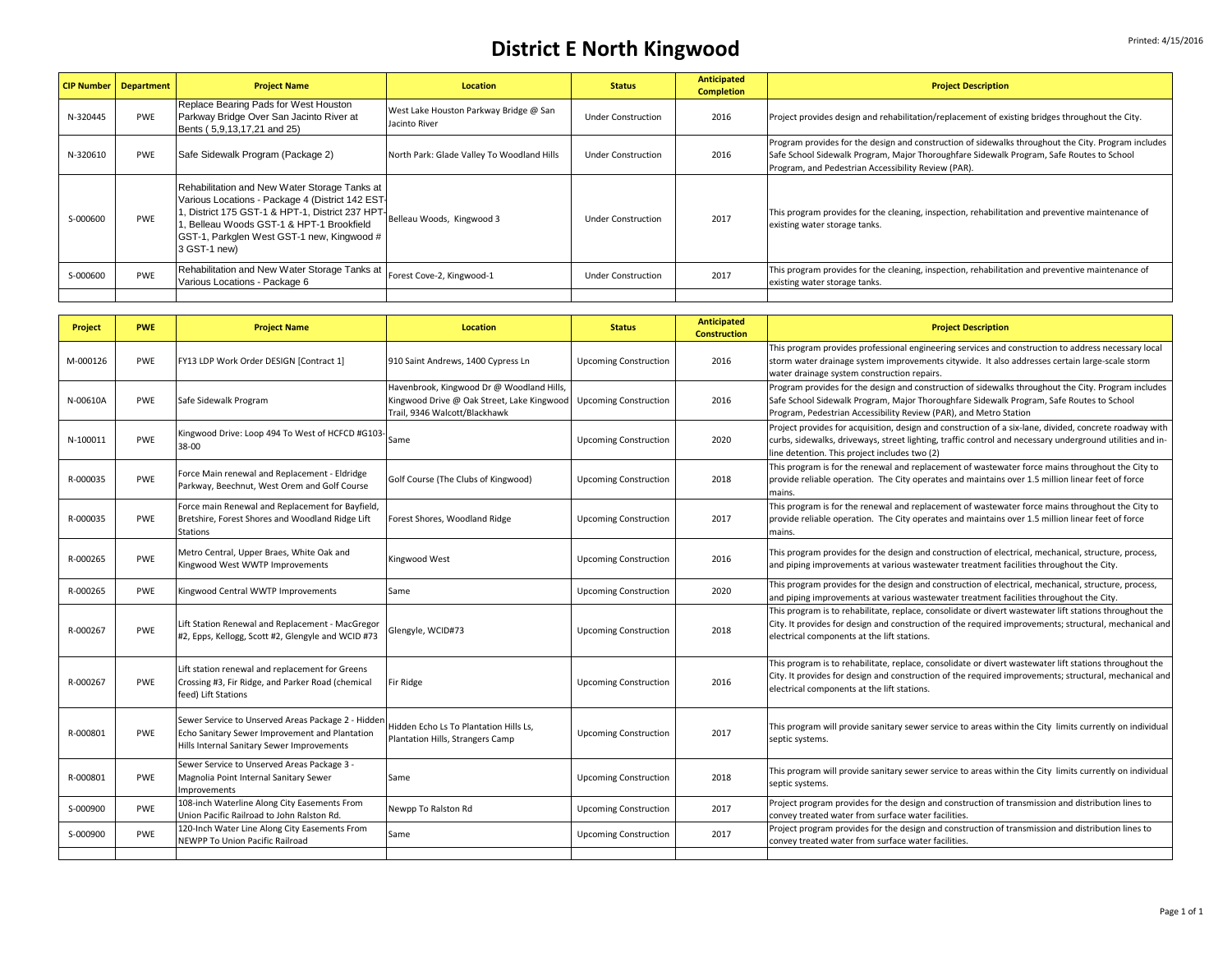## **District E** South Clearlake **Printed: 4/15/2016**

| <b>CIP Number</b> | <b>Department</b> | <b>Project Name</b>                                                                                                                                                                                                                                           | <b>Location</b>                                     | <b>Status</b>               | <b>Anticipated</b><br><b>Completion</b> | <b>Project Description</b>                                                                                                                                                                                                                                           |
|-------------------|-------------------|---------------------------------------------------------------------------------------------------------------------------------------------------------------------------------------------------------------------------------------------------------------|-----------------------------------------------------|-----------------------------|-----------------------------------------|----------------------------------------------------------------------------------------------------------------------------------------------------------------------------------------------------------------------------------------------------------------------|
| N-00610A          | <b>PWE</b>        | Safe Sidewalk Program                                                                                                                                                                                                                                         | Indianapolis                                        | <b>Under Construction</b>   | 2016                                    | Program provides for the design and construction of sidewalks throughout the City. Program includes<br>Safe School Sidewalk Program, Major Thoroughfare Sidewalk Program, Safe Routes to School<br>Program, Pedestrian Accessibility Review (PAR), and Metro Station |
| N-310650          | <b>PWE</b>        | Citywide Traffic Signal Rebuild Package #7                                                                                                                                                                                                                    | Market @ Normandy, Sheffield @ Market               | <b>Pending Construction</b> | 2016                                    | The design and installation of a computerized traffic signal system and intelligent transportation<br>system equipment.                                                                                                                                              |
| N-001037          | <b>PWE</b>        | Generic Citywide Overlay Package #14                                                                                                                                                                                                                          | Easthaven                                           | Pending Construction        | 2017                                    | Program provides for the overlay/rehabilitation of arterial and major thoroughfares with asphalt<br>overlay or panel replacement along with the repair and improvements to curbs and curb ramps.                                                                     |
| R-000267          | <b>PWF</b>        | Pump and Lift Station R/R - Howard Drive,<br>Easthaven, Gulfway and Gulf Freeway #2                                                                                                                                                                           | Gulfway                                             | <b>Under Construction</b>   | 2016                                    | This program is to rehabilitate, replace, consolidate or divert wastewater lift stations throughout the<br>City. It provides for design and construction of the required improvements; structural, mechanical and<br>electrical components at the lift stations.     |
| R-000267          | <b>PWF</b>        | Abandonment of Willow Run WWTP flow<br>diversion for W.Mount Houston & Rutherford                                                                                                                                                                             | Westmont                                            | <b>Under Construction</b>   | 2017                                    | This program is to rehabilitate, replace, consolidate or divert wastewater lift stations throughout the<br>City. It provides for design and construction of the required improvements; structural, mechanical and<br>electrical components at the lift stations.     |
| S-000600          | <b>PWF</b>        | Rehabilitation and New Water Storage Tanks<br>at Various Locations - Package 4 (District 142<br>EST-1, District 175 GST-1 & HPT-1, District<br>237 HPT-1, Belleau Woods GST-1 & HPT-1<br>Brookfield GST-1, Parkglen West GST-1 new,<br>Kingwood #3 GST-1 new) | District 142: 1703 West Bay Area Blvd. Keymap 617Z) | <b>Under Construction</b>   | 2017                                    | This program provides for the cleaning, inspection, rehabilitation and preventive maintenance of<br>existing water storage tanks.                                                                                                                                    |
|                   |                   |                                                                                                                                                                                                                                                               |                                                     |                             |                                         |                                                                                                                                                                                                                                                                      |

| Project  | <b>PWE</b> | <b>Project Name</b>                                                                                                     | Location                                                                                                                                                            | <b>Status</b>                | <b>Anticipated</b><br><b>Construction</b> | <b>Project Description</b>                                                                                                                                                                                                                                            |
|----------|------------|-------------------------------------------------------------------------------------------------------------------------|---------------------------------------------------------------------------------------------------------------------------------------------------------------------|------------------------------|-------------------------------------------|-----------------------------------------------------------------------------------------------------------------------------------------------------------------------------------------------------------------------------------------------------------------------|
| M-000126 | PWE        | FY10 LDP Work Order DESIGN [Contract 2]                                                                                 | 800 Cimarron @ Emporia                                                                                                                                              | <b>Upcoming Construction</b> | 2016                                      | This program provides professional engineering services and construction to address necessary local<br>storm water drainage system improvements citywide. It also addresses certain large-scale storm<br>water drainage system construction repairs.                  |
| M-000126 | PWE        | FY13 LDP Work Order DESIGN [Contract 1]                                                                                 | 3310 S. Richey St. @ Berry Bayou                                                                                                                                    | <b>Upcoming Construction</b> | 2016                                      | This program provides professional engineering services and construction to address necessary local<br>storm water drainage system improvements citywide. It also addresses certain large-scale storm<br>water drainage system construction repairs.                  |
| M-410006 | PWE        | Arlington Heights Area Drainage Improvements (Sub Arlington Heights, Balcones, Coronation, Outlook,<br>Project 1)       | Parkcrest, Parliament, Princess, Ravenhead, Viceroy                                                                                                                 | <b>Upcoming Construction</b> | 2017                                      | Project provides for the design and construction of storm drainage improvements, necessary conc<br>paving, curbs, sidewalks, driveways, and utilities to serve the Arlington Heights Subdivision, CDP<br>outfall C0268, C0272, C0275, C0308, C0309, C0814. Project in |
| M-410006 | PWE        | Arlington Heights Area Drainage Improvements Sub   Coronation, Darlene, Empress, Freeton, Outlook,<br>Project 2         | Parliament, Princess, Ravenhead, Viceroy                                                                                                                            | <b>Upcoming Construction</b> | 2019                                      | Project provides for the design and construction of storm drainage improvements, necessary conc<br>paving, curbs, sidewalks, driveways, and utilities to serve the Arlington Heights Subdivision, CDP<br>outfall C0268, C0272, C0275, C0308, C0309, C0814. Project in |
| M-410007 | PWE        | Gulfway Terrace Sec.1 Area Drainage and Paving<br>Improvements                                                          | Ambursen, Barada, Chambers, Frey, Hartsook, Tarbell<br>Rd. Vennard                                                                                                  | <b>Upcoming Construction</b> | 2018                                      | Provides design & construction of storm drainage improvements, necessary conc paving, curbs,<br>sidewalks, driveways, and utilities to serve Gulfway Terrace Sec 1 & Acre Homes Sub, CDP outfall<br>C0280 & C0288 & adjacent drainage areas. Sims Bayou Watershed. In |
| M-410008 | PWE        | Freeway Manor South Area Drainage and Paving<br>Improvements                                                            | Arvana, Avenell, Eastlake, , Frey, Gilpin, Vennard                                                                                                                  | <b>Upcoming Construction</b> | 2018                                      | Provides ROW acquisition, design & construction of storm drainage improvements, necessary<br>concrete paving, curbs, sidewalks, driveways, & underground utilities to serve the Freeway Manor<br>Sub, CDP outfall C0281 and adjacent drainage areas, Sims Bayou Water |
| M-410010 | <b>PWF</b> | Freeway Manor North Area Drainage and Paving<br>Improvements                                                            | Avenell, Bronson, Elton, Freeway Manor North Area,<br>Frey, Regal, Roper, Shawnee, Sulphur                                                                          | <b>Upcoming Construction</b> | 2018                                      | Project provides for the design and construction of storm drainage improvements, necessary concrete<br>paving, curbs, sidewalks, driveways, and underground utilities to serve the Freeway Manor<br>Subdivision.                                                      |
| N-321038 | PWE        | Concrete Panel Replacement                                                                                              | Allen Genoa Rd, Space Center Blvd                                                                                                                                   | <b>Upcoming Construction</b> | 2016                                      | Program provides for the rehabilitation of arterial and major thoroughfares with by panel replacement<br>along with the repair and improvements to curbs and curb ramps as necessary.                                                                                 |
| R-000035 | PWE        | Force main Renewal and Replacement for Bayfield,<br>Bretshire, Forest Shores and Woodland Ridge Lift<br><b>Stations</b> | Bayfield (Located @ end of El Toro                                                                                                                                  | <b>Upcoming Construction</b> | 2017                                      | This program is for the renewal and replacement of wastewater force mains throughout the City to<br>provide reliable operation. The City operates and maintains over 1.5 million linear feet of force mains.                                                          |
| R-000265 | PWE        | Metro Central and Turkey Creek WWTPs<br>Improvements                                                                    | Metro Central WWTP Improvements                                                                                                                                     | <b>Upcoming Construction</b> | 2017                                      | This program provides for the design and construction of electrical, mechanical, structure, process,<br>and piping improvements at various wastewater treatment facilities throughout the City.                                                                       |
| R-000265 | PWE        | Metro Central, Upper Braes, White Oak and<br>Kingwood West WWTP Improvements                                            | Metro Central (Access Rd. intersects Galveston Rd.<br>approx. 0.5 mi NW of Clear Lake City Blvd.<br>intersection. Plant is at the end of Access Rd. Keymap<br>617D) | <b>Upcoming Construction</b> | 2016                                      | This program provides for the design and construction of electrical, mechanical, structure, process,<br>and piping improvements at various wastewater treatment facilities throughout the City.                                                                       |